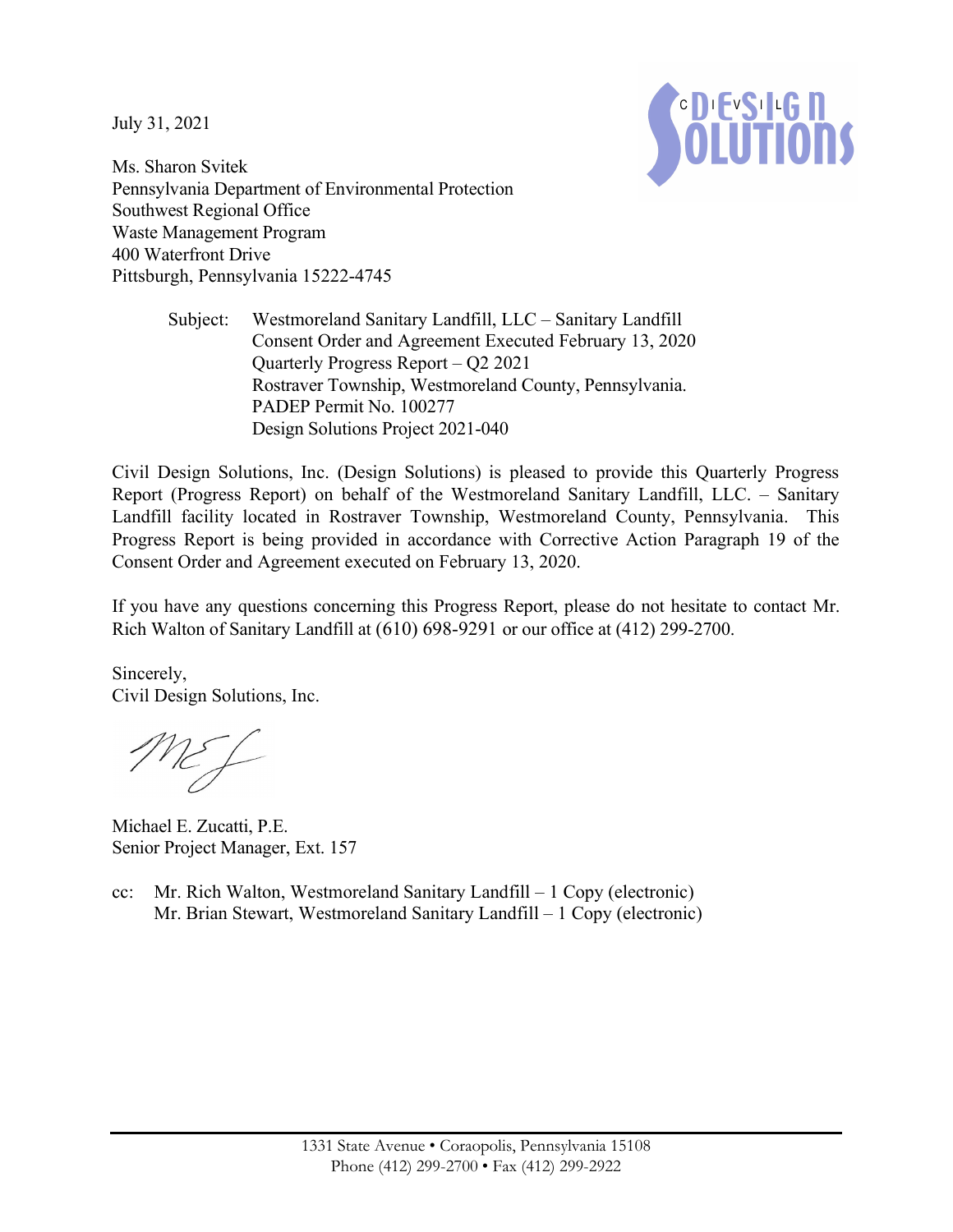This Quarterly Progress Report (Progress Report) has been prepared for the Westmoreland Sanitary Landfill facility (Sanitary Landfill) as required by Corrective Action Paragraph 19 of the Consent Order and Agreement (COA) executed February 14, 2020. The following sections present a description of actions to achieve compliance with the COA, activities planned for the next calendar quarter, applicable material problems or delays, leachate disposal and a summary of any marketing correspondence with alternative appropriately permitted disposal facilities.

# Compliance Actions

WSL continued to discuss delivery timelines for equipment and materials for the installation of the evaporator and leachate conveyance system upgrades. Upon receiving approval of Permit Modification #1, WSL will initiate ordering equipment and begin construction in accordance with the COA.

# Next Quarter Planned Activities (Q3 2021)

During the next calendar quarter, WSL intends to continue to market appropriately permitted leachate disposal facilities. Additionally, WSL will be exploring the potential of offsite pretreatment facilities. Prior to initiating disposal at any new facility, WSL will request written approval from the PADEP in accordance with Correction Action Paragraph 5. WSL anticipates receiving approval from the PADEP for Permit Modification #1.

## Material Problems or Delays

There were no material problems or delays related to performing Corrective Actions required by the Consent Order this quarter.

## Leachate Disposal

The following table presents a summary of leachate hauled offsite for disposal during this quarter. All leachate was disposed of at an appropriately permitted facility as identified in the table below and a letter of acceptance from the facility was previously provided to the PADEP as part of Permit Modification #1 submitted to the PADEP on February 19, 2020.